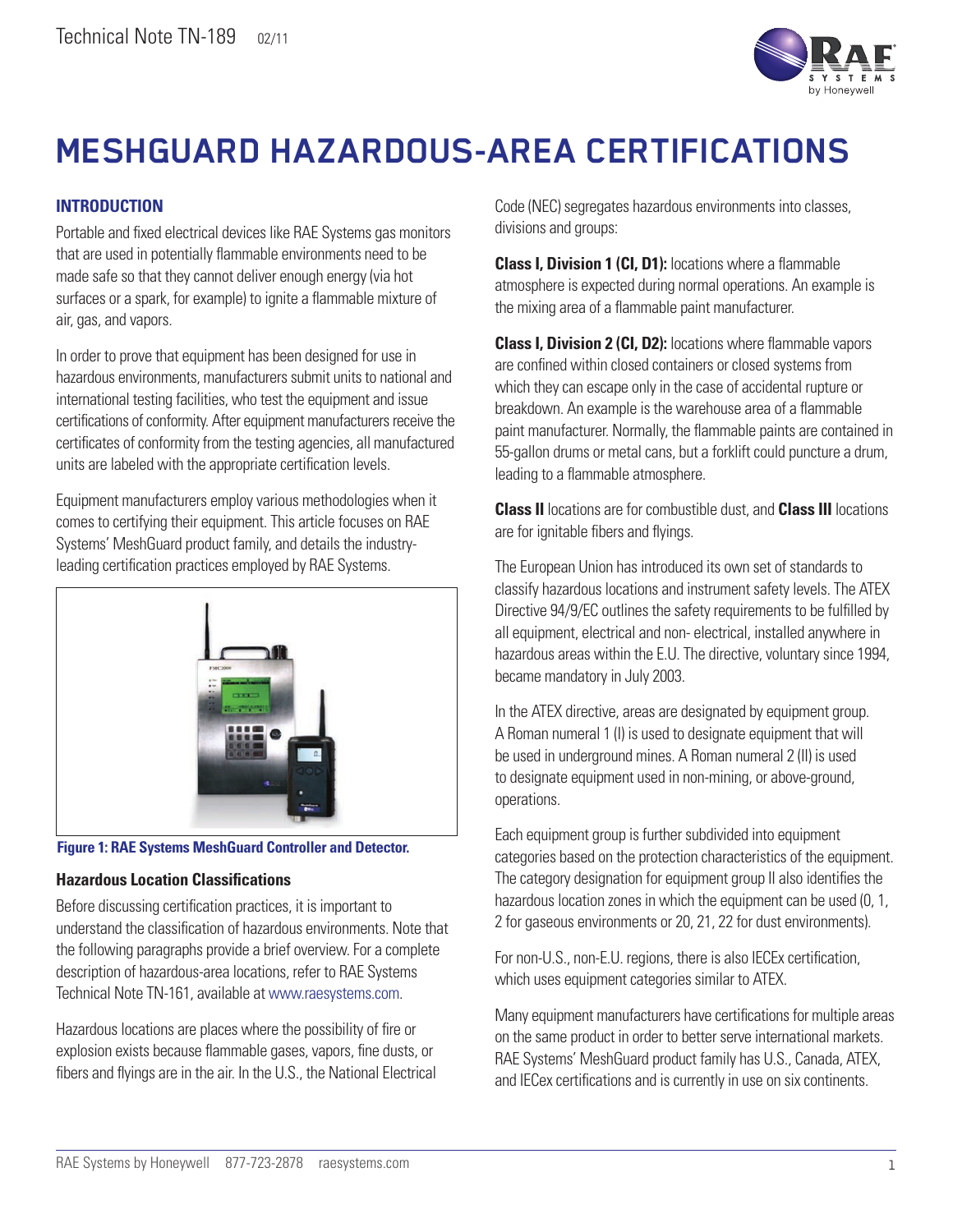## **MeshGuard Certifications**

The MeshGuard product family was designed and certified to be used in the most stringent hazardous environments.

**In the U.S. and Canada**, all products in the MeshGuard family are certified to:

• C1 D1, groups A, B, C, D, T4.

**In Europe**, all products in the MeshGuard family are ATEX certified to:

- $\bullet$  II 1G Ex ia IIC T4 (Ga)
- I M1Ex ia I (Mining)

**In other regions of the world**, all products in the MeshGuard family are IECEx certified to:

- Ex ia IIC T4
- Ex ia I (Mining)



**Figure 2: MeshGuard Detector equipment certification label.**

Designing products for the most stringent environments allows safety personnel to deploy and transport MeshGuard equipment in virtually all hazardous environments.

Equipment that is certified to a lesser standard, C1D2 or Zone 2, may require additional operational pro- cedures and cause potential safety risks for users who have multiple safety zones per location. In locations where C1D1 and C1D2 safety zones are in close proximity to each other, users must be vigilant and not enter zones for which the equipment is not certified.

With MeshGuard, users do not encounter this problem, as the entire MeshGuard product family is certified to the highest safety standards and can be freely transported in and out of virtually all hazardous locations at any given facility.

#### **Equipment Vs. Component Certification**

Another aspect of the MeshGuard certification that ensures maximum safety is the fact that all of the products in the MeshGuard family have equipment certification.

In recent years, some manufacturers have created safety products by taking third-party components that have been component certified, and then assembled them into a product. Products that have been designed with only component safety certifications may not be acceptable to all users and may not be compliant with standard requirements or national regulations.

The safety ratings of individual components are often altered when they are combined or used with other components. Having only component certifications on safety equipment is not considered the best practice in the safety industry because of the potential risks involved of improperly mixing and matching third-party components.

Component certifications often contain special wording on the certificate of conformity that indicates additional requirements for the user such as "The acceptability of the end use of the component is to be determined by the notified body performing the evaluation." Any piece of equipment that carries only component certification should be used with extreme caution and should be considered a "use at your own risk" item by safety personnel.



**Figure 3: Component certification of housing and component certification of sensor module. Note that there is no equipmentlevel certification that includes both of these components.**